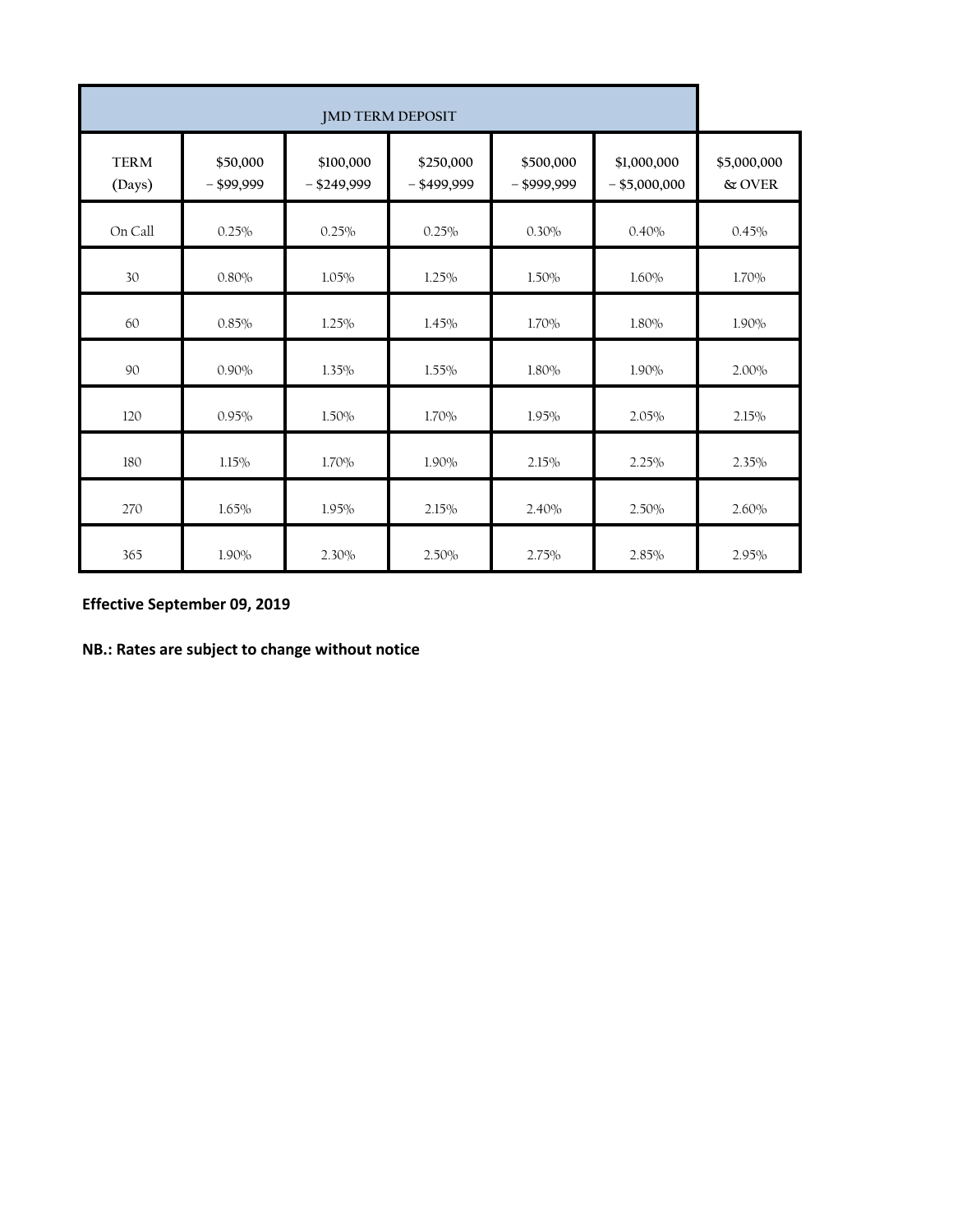| <b>USD TERM DEPOSIT</b> |                        |                          |                          |                            |                            |                     |
|-------------------------|------------------------|--------------------------|--------------------------|----------------------------|----------------------------|---------------------|
| <b>TERM</b><br>(Days)   | \$1,000<br>$-$ \$9,999 | \$10,000<br>$-$ \$49,999 | \$50,000<br>$-$ \$99,999 | \$100,000<br>$-$ \$249,999 | \$250,000<br>$-$ \$499,999 | \$500,000<br>& OVER |
| On Call                 | 0.05%                  | 0.15%                    | 0.20%                    | 0.25%                      | 0.50%                      | 0.55%               |
| 30                      | 0.15%                  | 0.25%                    | 0.35%                    | 0.50%                      | 0.75%                      | 1.00%               |
| 60                      | 0.25%                  | 0.35%                    | 0.40%                    | 0.70%                      | 0.95%                      | 1.20%               |
| 90                      | 0.35%                  | 0.45%                    | $0.50\%$                 | 0.80%                      | 1.05%                      | 1.30%               |
| 120                     | 0.45%                  | 0.50%                    | 0.60%                    | 0.90%                      | 1.15%                      | 1.40%               |
| $180\,$                 | 0.55%                  | 0.60%                    | 0.70%                    | 1.00%                      | 1.25%                      | 1.50%               |
| 270                     | 0.65%                  | 0.85%                    | 0.90%                    | $1.10\%$                   | $1.35\%$                   | 1.60%               |
| 365                     | 0.80%                  | 0.95%                    | 1.00%                    | 1.20%                      | 1.45%                      | 1.70%               |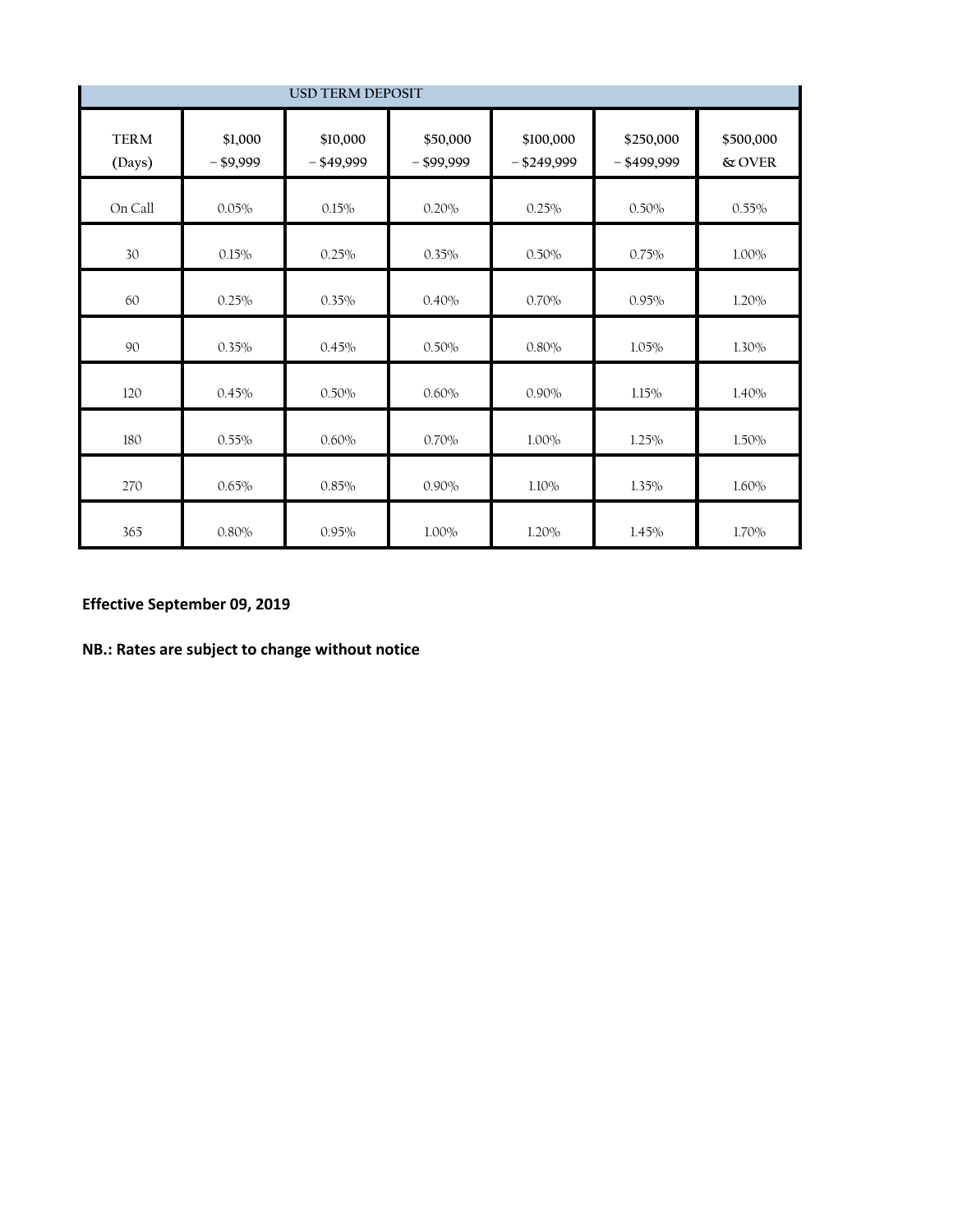| <b>GBP TERM DEPOSIT</b> |                        |                        |                          |                       |                         |                     |
|-------------------------|------------------------|------------------------|--------------------------|-----------------------|-------------------------|---------------------|
| <b>TERM</b><br>(Days)   | \$1,000<br>$-$ \$4,999 | \$5,000<br>$-$ \$9,999 | \$10,000<br>$-$ \$49,999 | \$50,000<br>-\$99,999 | \$100,000<br>-\$499,999 | \$500,000<br>& Over |
| On Call                 | 0.02%                  | 0.02%                  | 0.05%                    | 0.05%                 | 0.05%                   | 0.10%               |
| 30                      | 0.06%                  | 0.06%                  | $0.07\%$                 | $0.09\%$              | 0.11%                   | 0.16%               |
| 60                      | 0.13%                  | 0.14%                  | 0.15%                    | 0.17%                 | 0.19%                   | 0.24%               |
| 90                      | 0.18%                  | 0.19%                  | 0.20%                    | 0.22%                 | 0.24%                   | 0.29%               |
| 120                     | 0.21%                  | 0.22%                  | 0.23%                    | 0.25%                 | 0.27%                   | 0.32%               |
| 180                     | 0.26%                  | 0.27%                  | 0.28%                    | 0.30%                 | 0.32%                   | 0.37%               |
| 270                     | 0.31%                  | 0.32%                  | 0.33%                    | 0.35%                 | 0.37%                   | 0.42%               |
| 365                     | 0.41%                  | 0.42%                  | 0.43%                    | 0.45%                 | 0.47%                   | 0.52%               |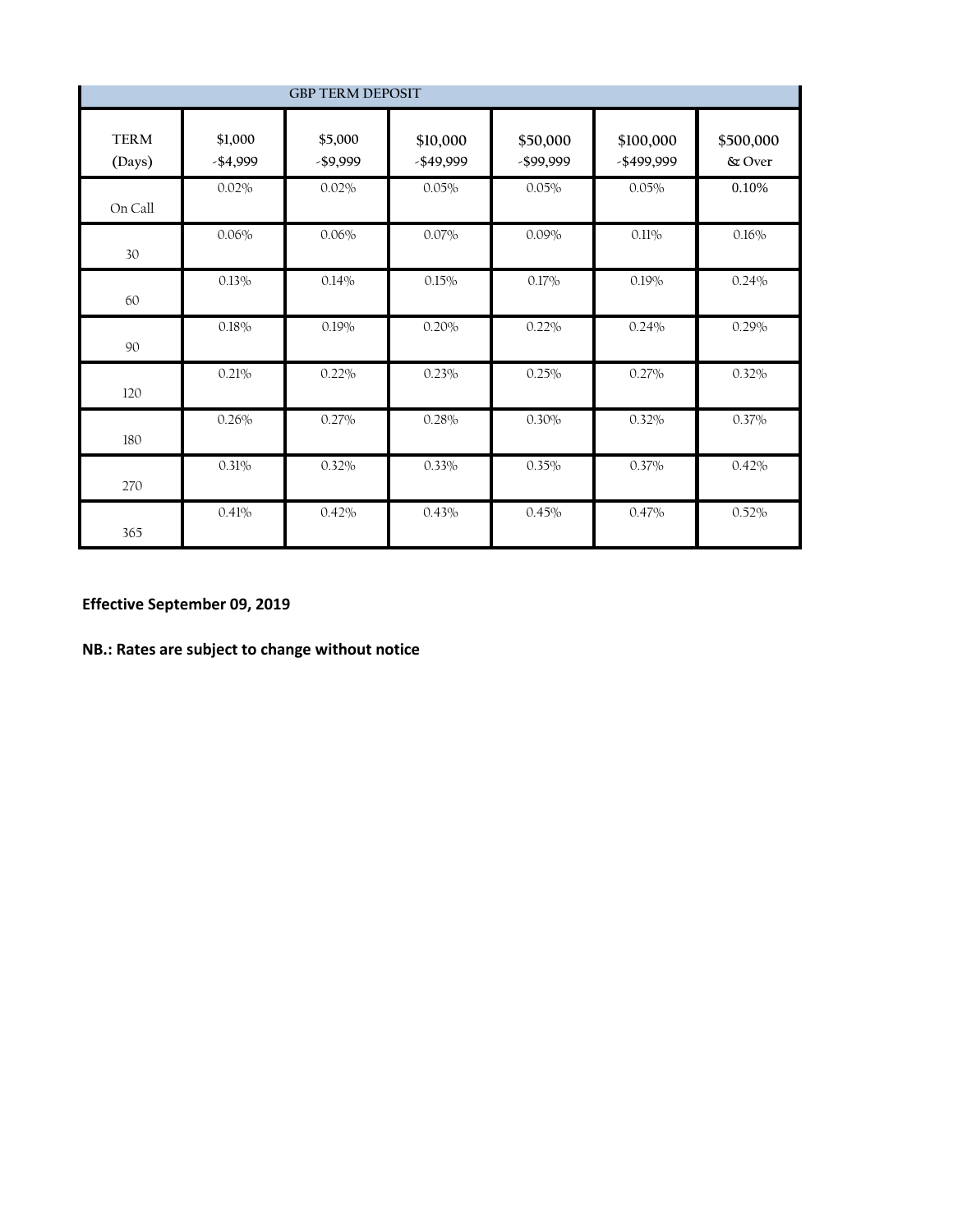| <b>EUR TERM DEPOSIT</b> |                      |                        |                          |                       |                         |                     |
|-------------------------|----------------------|------------------------|--------------------------|-----------------------|-------------------------|---------------------|
| <b>TERM</b><br>(Days)   | \$1,000<br>$-$4,999$ | \$5,000<br>$-$ \$9,999 | \$10,000<br>$-$ \$49,999 | \$50,000<br>-\$99,999 | \$100,000<br>-\$499,999 | \$500,000<br>& Over |
| On Call                 | $0.000\%$            | 0.010%                 | 0.010%                   | 0.010%                | 0.010%                  | 0.010%              |
| 30                      | 0.02%                | 0.04%                  | 0.06%                    | 0.08%                 | 0.10%                   | 0.12%               |
| 60                      | 0.03%                | 0.05%                  | 0.07%                    | 0.09%                 | 0.11%                   | 0.13%               |
| 90                      | 0.04%                | 0.06%                  | 0.08%                    | 0.10%                 | $0.12\%$                | 0.14%               |
| 120                     | 0.06%                | 0.08%                  | 0.10%                    | 0.12%                 | 0.14%                   | 0.16%               |
| 180                     | 0.08%                | 0.10%                  | $0.12\%$                 | 0.14%                 | 0.16%                   | 0.18%               |
| 270                     | 0.10%                | $0.12\%$               | 0.14%                    | 0.16%                 | 0.18%                   | 0.20%               |
| 365                     | 0.12%                | 0.14%                  | 0.16%                    | 0.18%                 | 0.20%                   | 0.22%               |